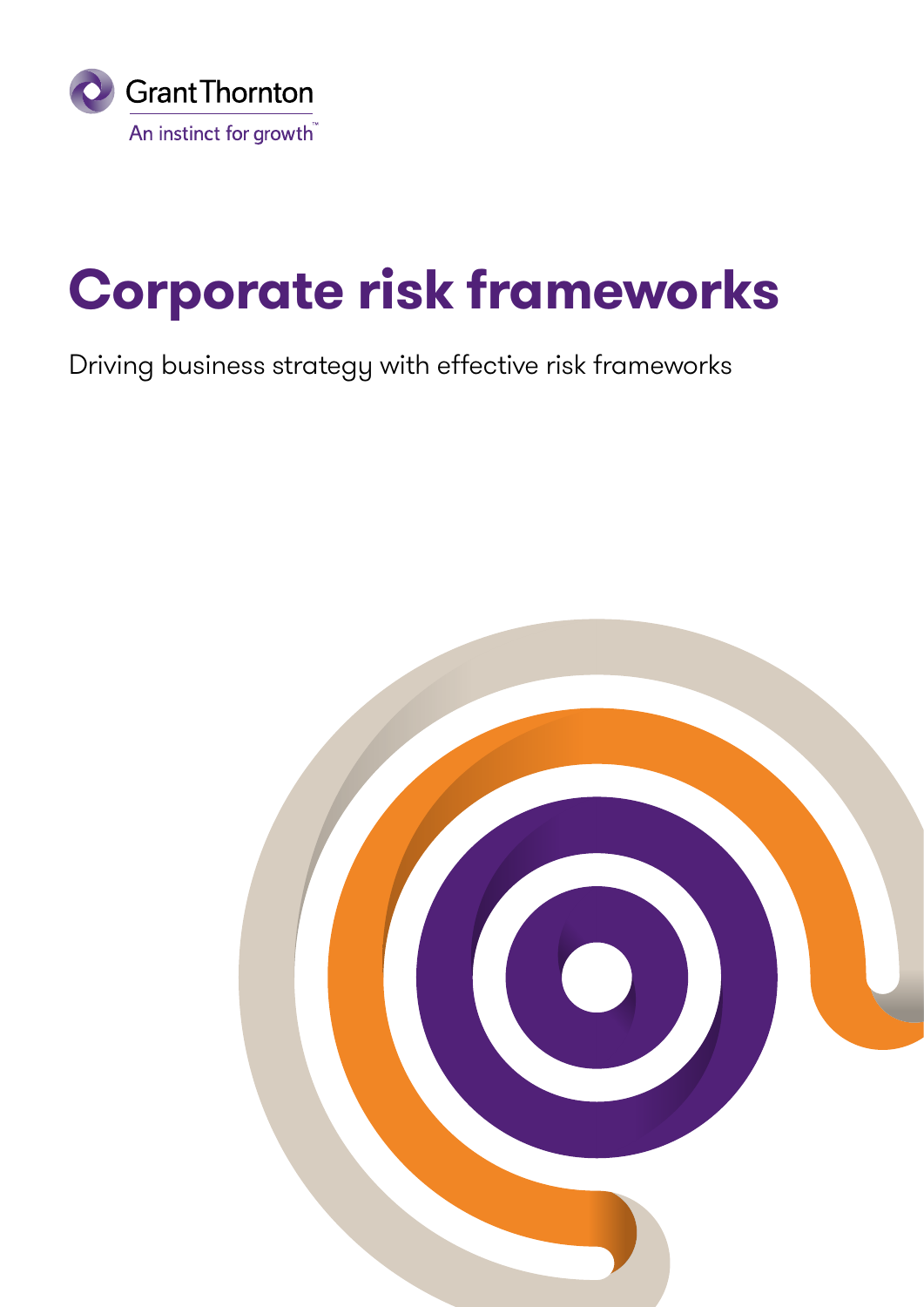## **Integrating risk management with business strategy**

Each year, a board begins its planning period with a set of strategic options balanced against a wallet of finite resources. Each of these options carries with it a profile of varying risks. A robust risk framework, tailored to a firm's needs, is designed to assist boards with the pragmatic assessment of these competing risk profiles and the associated consequences.

While in today's business environment the need for effective risk management is a forgone conclusion, and most organisations have put some form of risk management system in place, the heightened focus on risk management in recent years is a reflection of the increasingly complex operational and regulatory environment facing all corporations.

In light of these increasing complexities, a streamlined risk framework can enable firms to realise their objectives by providing:

- a technical sounding board
- an independent view
- an advisory partner.

Tailored to a firm's needs, a risk framework can reduce uncertainty and improve organisational learning and resilience. Most importantly, by acting as a facilitator, a well designed risk function can help drive business outcomes and support organisations in achieving their firm-wide objectives.

The ISO 31000 provides a comprehensive list of core principles that should guide a firm's risk management process. Acknowledging and incorporating these core principles into a robust risk framework is a move towards academic best practice. **Risk** is the 'effect of uncertainty on objectives'. This effect can either be a positive or negative deviation from what is expected (ISO 31000).

**Risk management** refers to a 'coordinated application of resources to minimize, monitor, and control the probability and/ or impact of unfortunate events or to maximize the realization of opportunities' (ISO 31000).

#### **A risk framework**

- converts a set of ideas into strategic options for the board's consideration
- outlines the risks undertaken in relation to the firm's risk capacity
- sets out the firm's risk profile in implementing the firm's strategy
- provides the board with a complementary horizon scanning capability
- acts as a toolkit for monitoring risk taking.

## ISO 31000 core principles

- **Risk management:**
- creates value
- is an integral part of organisational processes
- is part of decision making
- explicitly addresses uncertainty
- is sustematic, structured and timelu
- is based on the best available information
- is tailored
- takes human and cultural factors into account
- is transparent and inclusive
- is dynamic, iterative and responsive to change
- facilitates continual improvement and enhancement of the organisation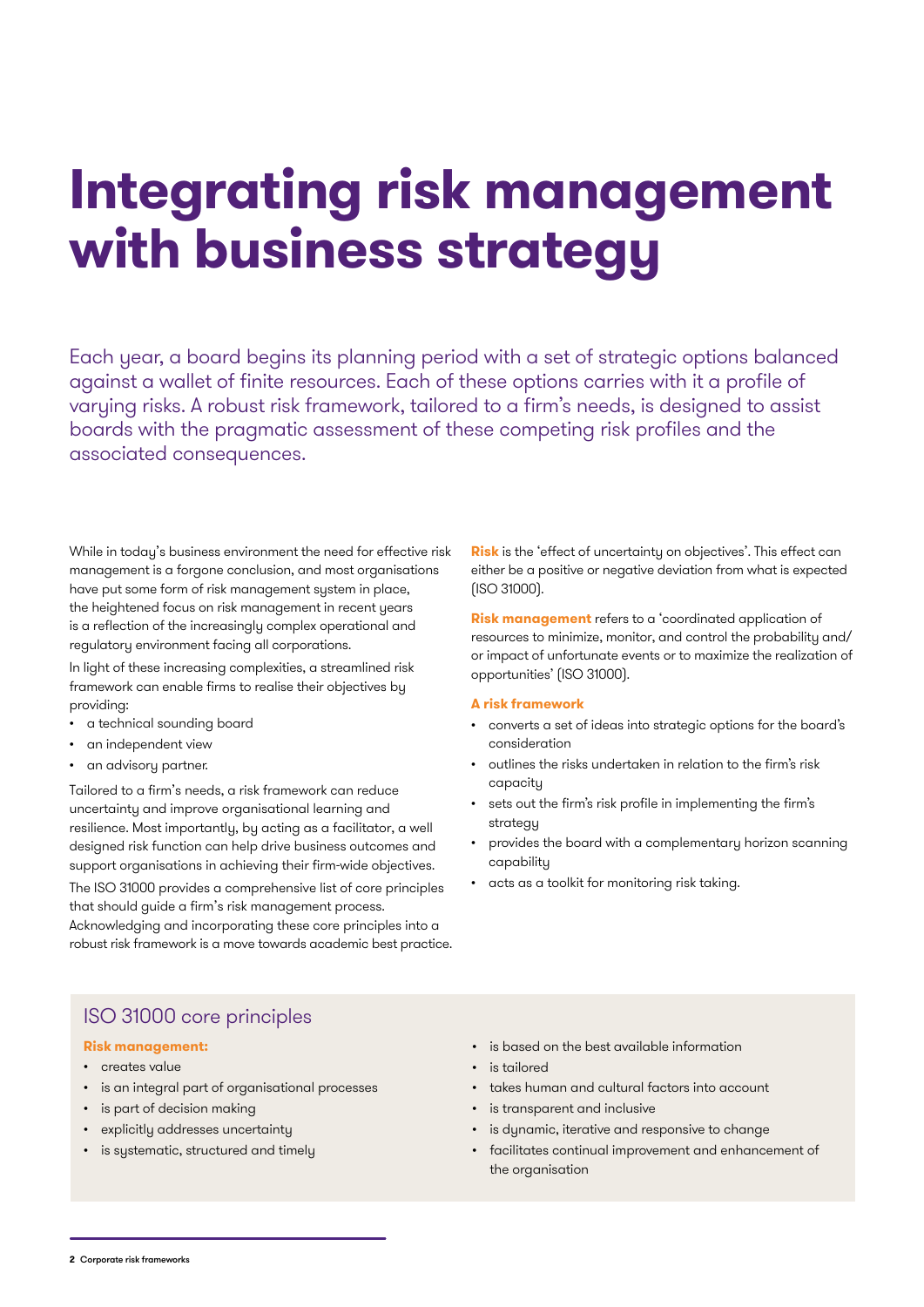## **Sources of risk**

A large part of risk management is cognisance of potential risks and the design of mitigation and contingency plans in place to address threats, if and when they arise. An enterprise-wide approach to risk management through a comprehensive and robust risk framework enables an organisation to understand the potential impact of all types of risks on all processes, activities, stakeholders, products and services. Below is a selection of corporate risks:



"Measured risk-taking is at the centre of all commercial activity. It then follows that effective risk management through good corporate governance underpins commercial success."

## Common causes of business failure:

While each sector has its own recipe for disaster, common causes of corporate collapse include:

- Ineffective risk assessment strategy
- Managerial inefficiency and ineffectiveness
- Strategy over-reach and resource inadequacy
- Deficient metric performance
- Ineffective 1st line capacity
- Cost-benefit biases
- Poor financial management
- Socio-cultural factors
- Political risk
- Cultural confusion/conflict
- Bottom line focus overriding corporate policies
- Lack of pertinent information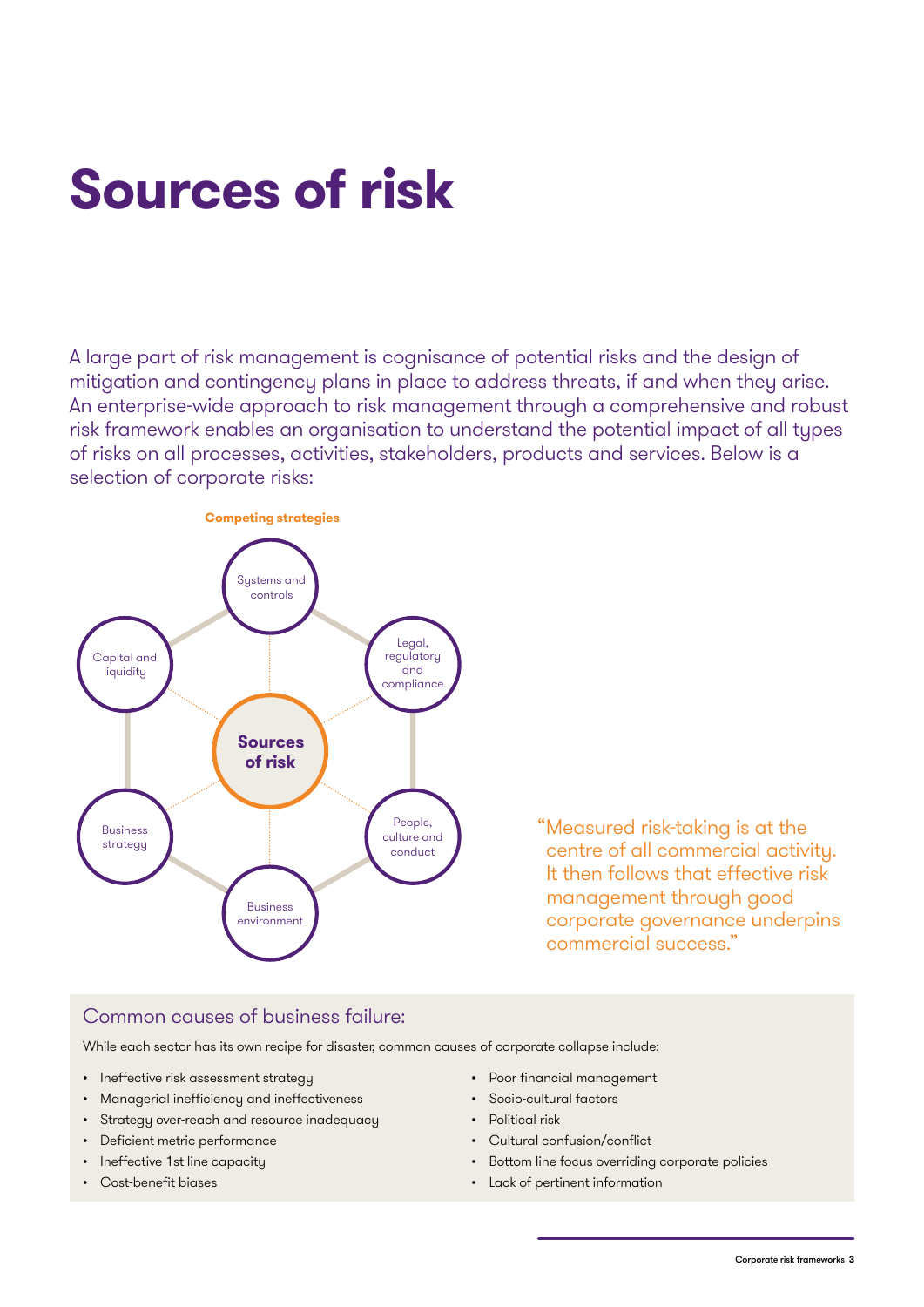### **Real life examples** Changing business



#### **Emerging competition**

The UK grocery industry has fallen victim to supermarket price wars in recent years. The rapid rise of unforeseen competitors in the sector whose strategy has been to offer Lower base prices has created significant pricing pressure on UK supermarkets. creat  $\mathsf{S}$ .

### **Cost of liquidity**

Following the credit crisis, this large retail operation was not only making substantial losses from a drop in sales, its working capital was also impacted because of the withdrawal of credit insurance. Despite putting forward a restructuring proposal to safeguard jobs, the firm moved into liquidation due to its **Capital**  debt levels exceeding its risk capacity. Its collapse resulted in **and** almost 30,000 job losses. Planning nly making substantial losses from a drop in sc aii operatic





investment

### **Cyber security**

A multinational e-commerce company suffered a significant data breach which exposed the records of millions of its customers, including names, email addresses, physical addresses, phone numbers and birthdates. This failure resulted from the inadequacy of the firm's systems and **Systems**  controls for data protection.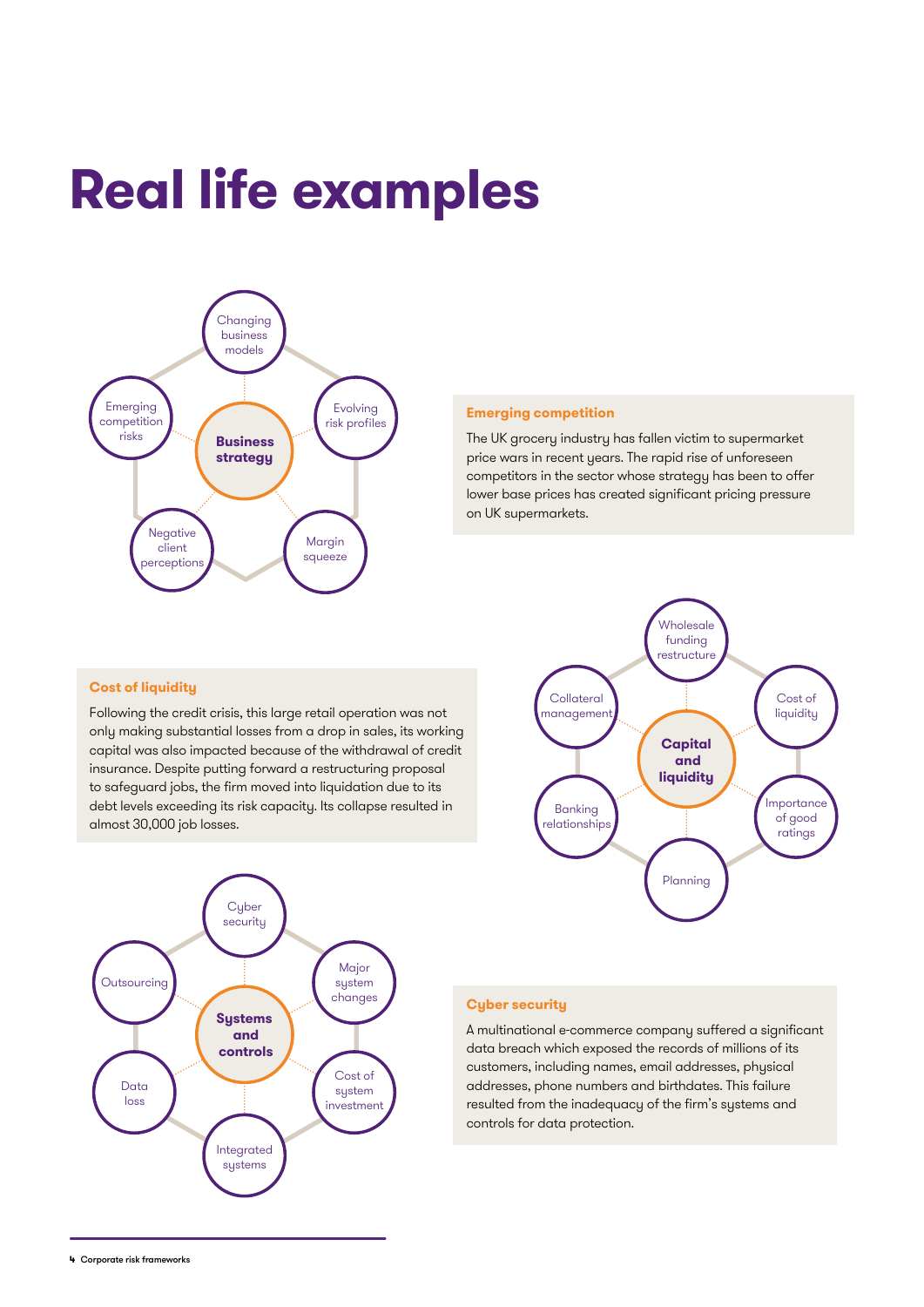

#### **Emerging technology**

The 300 largest global oil and gas companies have **environment**  suffered massive losses in their stock market value in recent years due to the slump in crude oil prices. In addition, the rapid rise of shale technology has increased the risk of defaults as the gap between supply and demand has widened. Emerging technologies present business risks and opportunities for all sectors. pportanner nas <sub>sa</sub>

#### **Competency**

An investigation into this corporation's oil spill concluded that a last line of defence procedure had multiple failures and had not been tested properly. While employees knew of these failures, they had not reported them. A provision enabling employees with the freedom to raise concerns to management emplogees with the meedom to raise concerns to managemen<br>regarding safety procedure overrides may have avoided the self-inflicted disaster. **conduct**  stille ا<br>انتظام استغار manapie ruma





#### **Corporate governance**

In 2001 an international commodities, energy and services corporation filed for bankruptcy after being caught for corporate malfeasance. Shareholders lost billions, where thousands of employees and investors lost their retirement accounts, not to mention the fact that employees lost their livelihoods. Nearly twenty years on, this remains one of the **and** best examples of failures of corporate governance. **regulatory**

Operational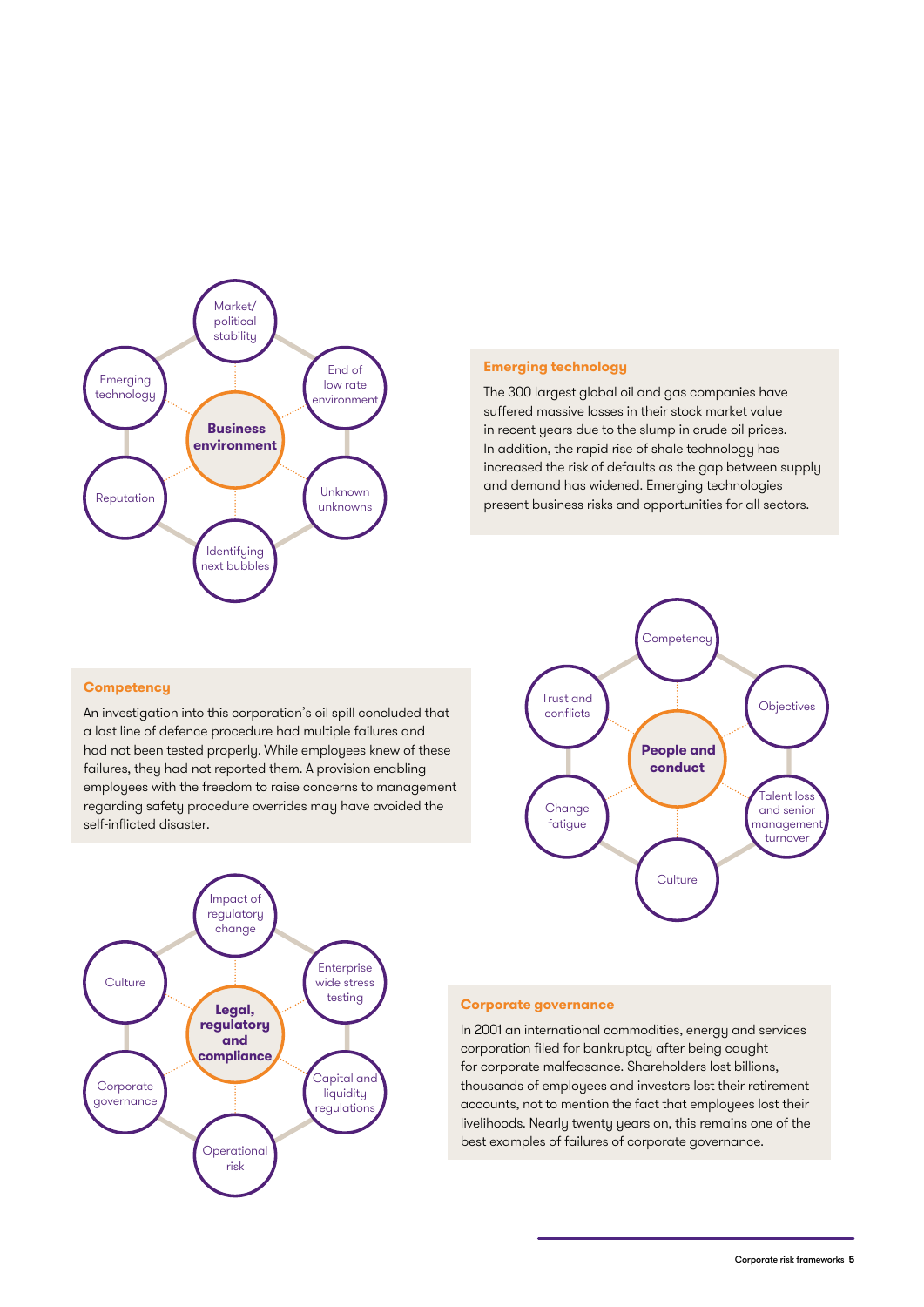# **Risk frameworks**

In the current climate of uncertainty surrounding Brexit, a robust risk framework has never been so important. With so many unpredictable factors, including foreign exchange volatility, firms must ensure their risk framework can effectively identify, manage and mitigate risk.



## An effective and well implemented risk framework will:

- increase the likelihood of achieving firm objectives
- improve the identification of opportunities and threats
- improve mandatory and voluntary reporting as well as overall governance
- comply with relevant legal and regulatory requirements
- effectively allocate and use resources for risk treatment
- maximise sustainable value
- enhance health and safety performance, as well as environmental protection
- improve organisational learning and resilience
- improve loss prevention and incident management
- establish a reliable basis for decision making and planning
- improve stakeholder confidence and trust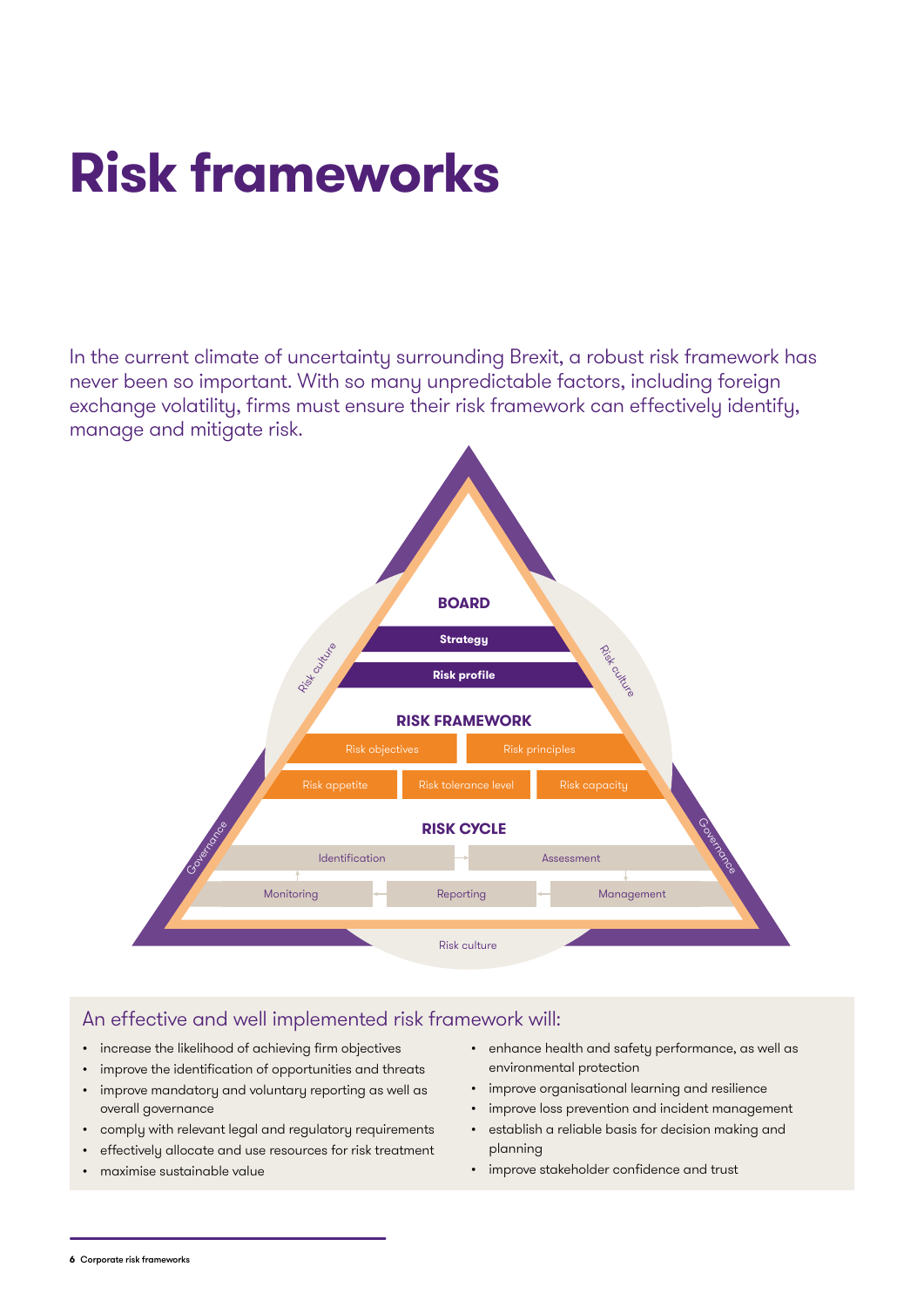## **Integrating risk culture within your organisation**

A risk framework built upon a foundation of poor risk culture will produce conflicting messages within the organisation. A company with a strong risk culture that incorporates shared values, on the other hand, provides clear guidelines and a platform to facilitate the achievement of common business objectives. An effective risk culture, therefore, is one that enables and rewards individuals and groups for taking the right risks for the organisation, its customers and shareholders.

Risk culture is the set of acceptable behaviours, discussions, decisions and attitudes toward taking and managing risk, encouraged by the tone from the top.

Such attitudes and behaviours comprise but are not limited to timely, transparent and honest communication, a common purpose, values and ethics and the active promotion of learning and continuous development.

The board has a responsibility to establish, communicate and put into effect a risk culture that aligns with the strategy and objectives of the business and thereby supports the embedding of its risk management frameworks and processes.



## To achieve an effective risk culture, the board must ask the following questions:

- What is the current risk culture in our organisation?
- How do we want to change our risk culture?
- How are we able to improve risk management within that culture?
- How do we realise that desired change?

"Risk culture is the set of acceptable behaviours, discussions, decisions and attitudes toward taking and managing risk, encouraged by the tone from the top."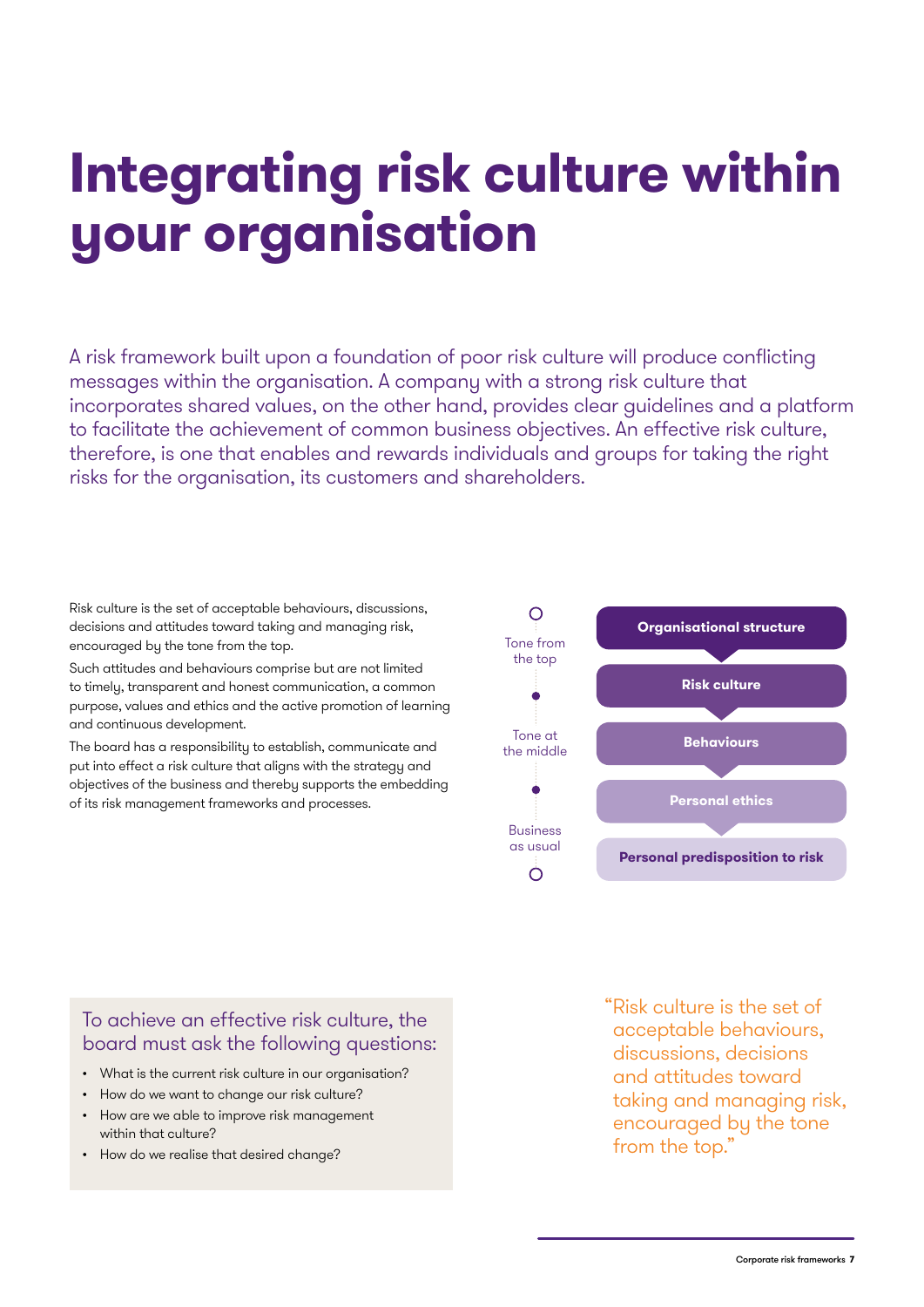# **Delivering real added value**

We will work with you to ensure your risk management framework complements your firm's strategy. By setting meaningful metrics, constructing effective reporting infrastructure and improving information flows, we will ensure a consistent approach is applied to risk management. By identifying, managing and mitigating risks today, a coordinated risk management framework can increase risk capacity and enhance horizon scanning capabilities.

| <b>Board Committees</b>                                                                                                                                                                                          |                                                                                                                                                                                                                                                                                             |                                                                                                                                                      |  |
|------------------------------------------------------------------------------------------------------------------------------------------------------------------------------------------------------------------|---------------------------------------------------------------------------------------------------------------------------------------------------------------------------------------------------------------------------------------------------------------------------------------------|------------------------------------------------------------------------------------------------------------------------------------------------------|--|
| <b>Senior Management</b>                                                                                                                                                                                         |                                                                                                                                                                                                                                                                                             |                                                                                                                                                      |  |
| <b>First line of defence</b><br>• Setting firm strategy<br>Implementing regulations<br>$\bullet$<br>Defining risk capacity<br>$\bullet$<br>Articulating internal controls<br>$\bullet$<br>Raising risk awareness | <b>Second line of defence</b><br>Building a risk register<br>٠<br>Reporting<br>$\bullet$<br>Risk advisory<br>$\bullet$<br>Stress testing<br>$\bullet$<br>Setting limits and triggers<br>$\bullet$<br>Monitoring adherence to limits<br>$\bullet$<br>Risk mitigation techniques<br>$\bullet$ | <b>Third line of defence</b><br>Providing assurance that<br>$\bullet$<br>governance and 1st and 2nd<br>lines of defence are<br>operating effectively |  |

**A coordinated and efficient risk management framework**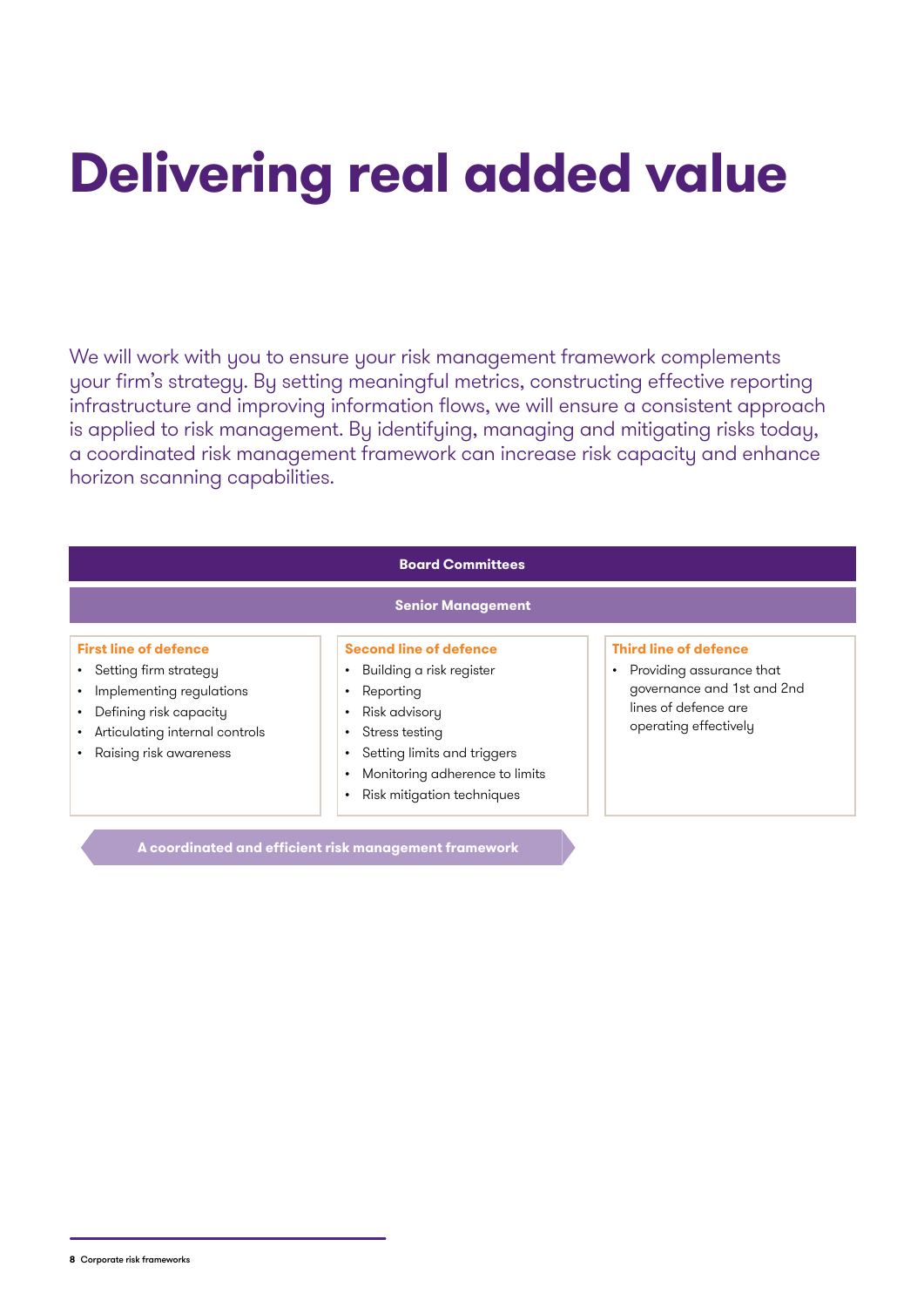# **Our experience**

Our Business Risk Services team comprises subject matter experts with backgrounds in senior positions in a number of high profile organisations. They have advised businesses of all sizes across a variety of sectors and are able to draw on deep, varied industry and product knowledge. Examples of successful engagements include:

## Case study 1

#### **Nature of the work**

• We were asked to review the progress of, and provide assurance on, the company's Enterprise Risk Framework (ERM) against industry best practice

#### **What we did**

- We provided assurance that the design of the ERM framework included all the elements of good practice
- We reviewed individual risk registers, and evaluated business processes for identifying, measuring, monitoring and managing risks
- We assessed the degree to which risk management was embedded throughout the organisation, with board approved risk appetite being understood across all business activities, and the tools for managing risks within that appetite being effectively utilised by managers and staff

#### **Value we added**

- Based on the expertise provided by our risk subject matter experts, we made recommendations for improved and consistent implementation of ERM principles within the business' operating divisions
- We advised on best practice for Group oversight and direction of risk management processes
- We suggested practical steps to drive improved visibility and better focus on the identification and tracking of risk mitigations which, in turn, provides the foundation for formalising key risk indicators and related assurance activity

## Case study 2

#### **Nature of the work**

We were asked to support the business with the development, roll out and embedding of a successful risk management framework

### **What we did**

- This engagement comprised developing a risk appetite, risk strategy and enterprise risk framework tailored to the business' strategy and requirements
- We prioritised risks and controls and, where possible, quantified risks
- We drafted and oversaw the roll out of the risk management framework's policies and procedures
- We conducted training of senior management in risk management and the recruitment of a new CRO for the Group

#### **Value we added**

- Through a comprehensive understanding of their requirements, we provided a hands on service and brought industry best practice to the business in a phased approach
- We brought a fresh perspective and robust thinking to develop and embed a successful risk management framework, tailored specifically to the client's needs
- In addition, our wider industry knowledge enabled us to highlight particular areas of good practice, as benchmarked against sector peers, providing management with insight not usually available from purely internal sources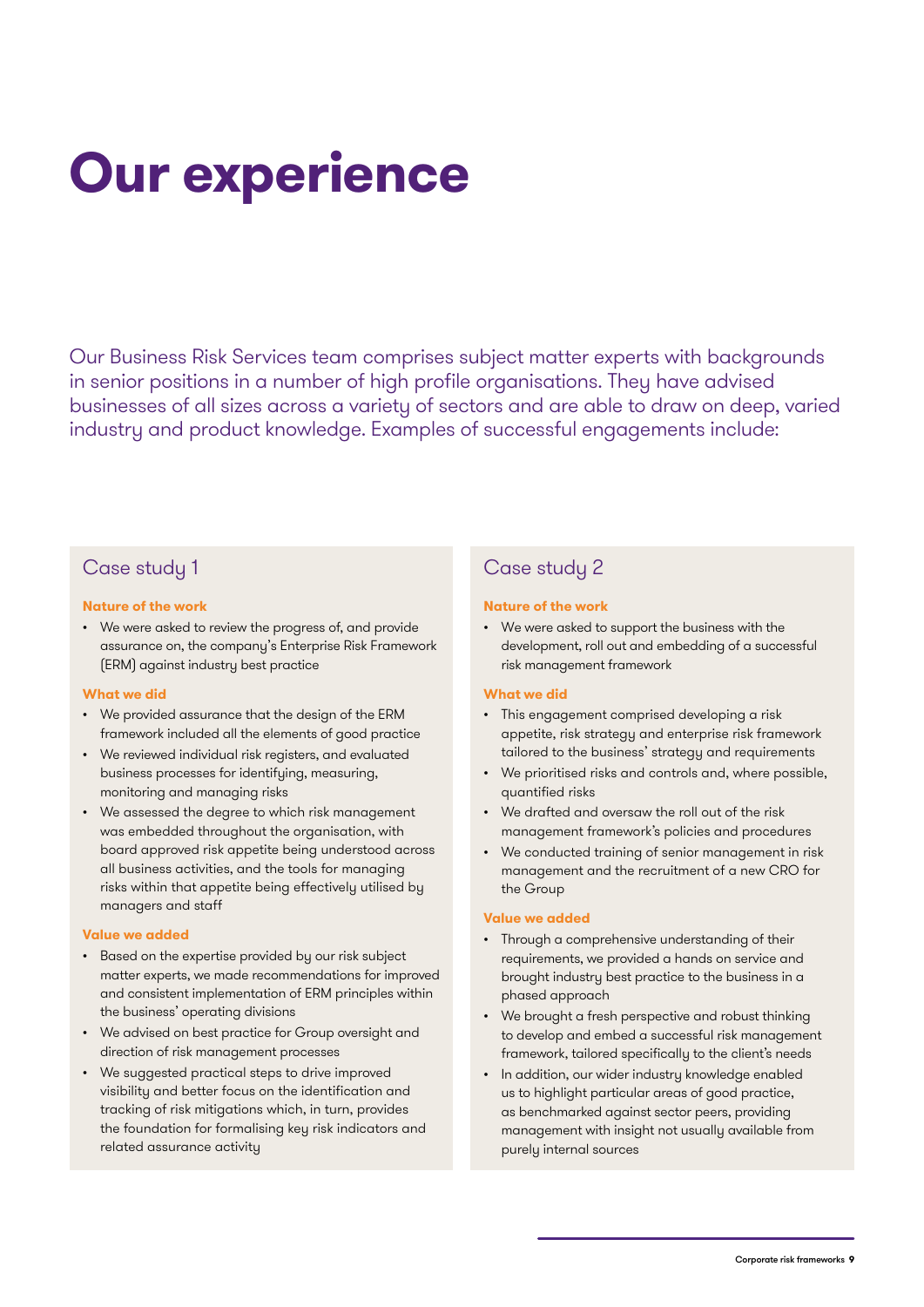# **Why Grant Thornton?**

Regardless of the sector or the size of the firm, Grant Thornton can offer tailored bestin-class advisory and assurance services to facilitate the effective operation of your risk framework. Whether you require assurance concerning your existing risk framework or, rather, the design and implementation of a new robust enterprise-wide risk model, we can provide seasoned professionals and practitioners to meet your needs.

### **Grant Thornton's Business Risk Services team can assist in a number of ways, including:**

- supporting the design and implementation of enterprisewide risk management frameworks in line with industry best practice
- identifying meaningful metrics and constructing monitoring and reporting infrastructure
- strengthening enterprise-wide regulatory compliance programmes
- improving governance processes and control frameworks
- assessing capital and liquidity adequacy and allocation
- supporting improvement of business and strategic risk, reputational risk, operational and financial risk, and people risk
- improving information flows across finance and risk frameworks
- assessing the IT framework used to manage your Finance and Risk functions (including design, control framework, project management, change management etc.).



"Recognising the need for all businesses, big or small, to take risks in order to remain competitive, we believe robust risk frameworks that enable organisations to effectively manage and, where possible, mitigate risks, are the bedrock of corporate success."

**<sup>10</sup>** Corporate risk frameworks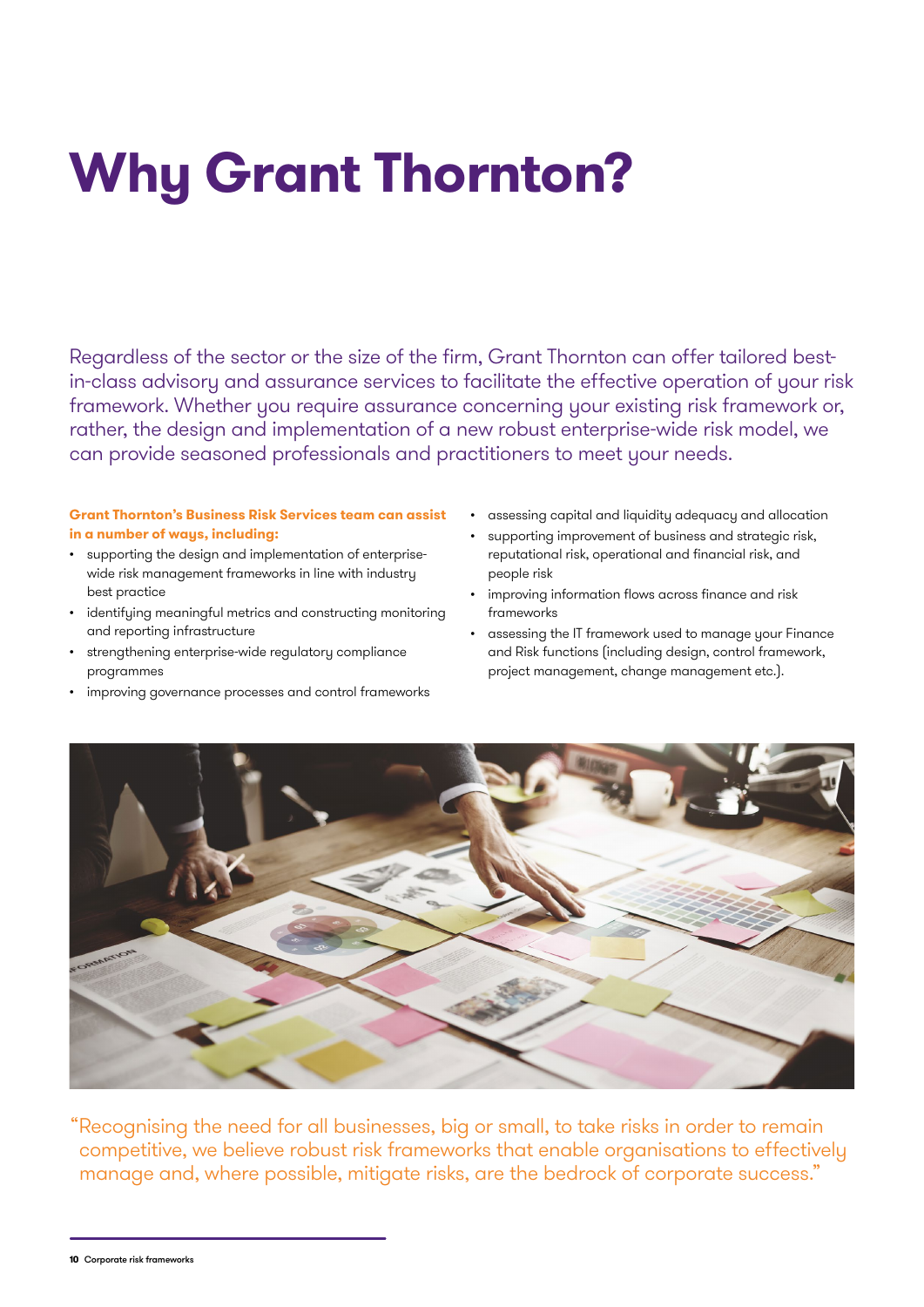